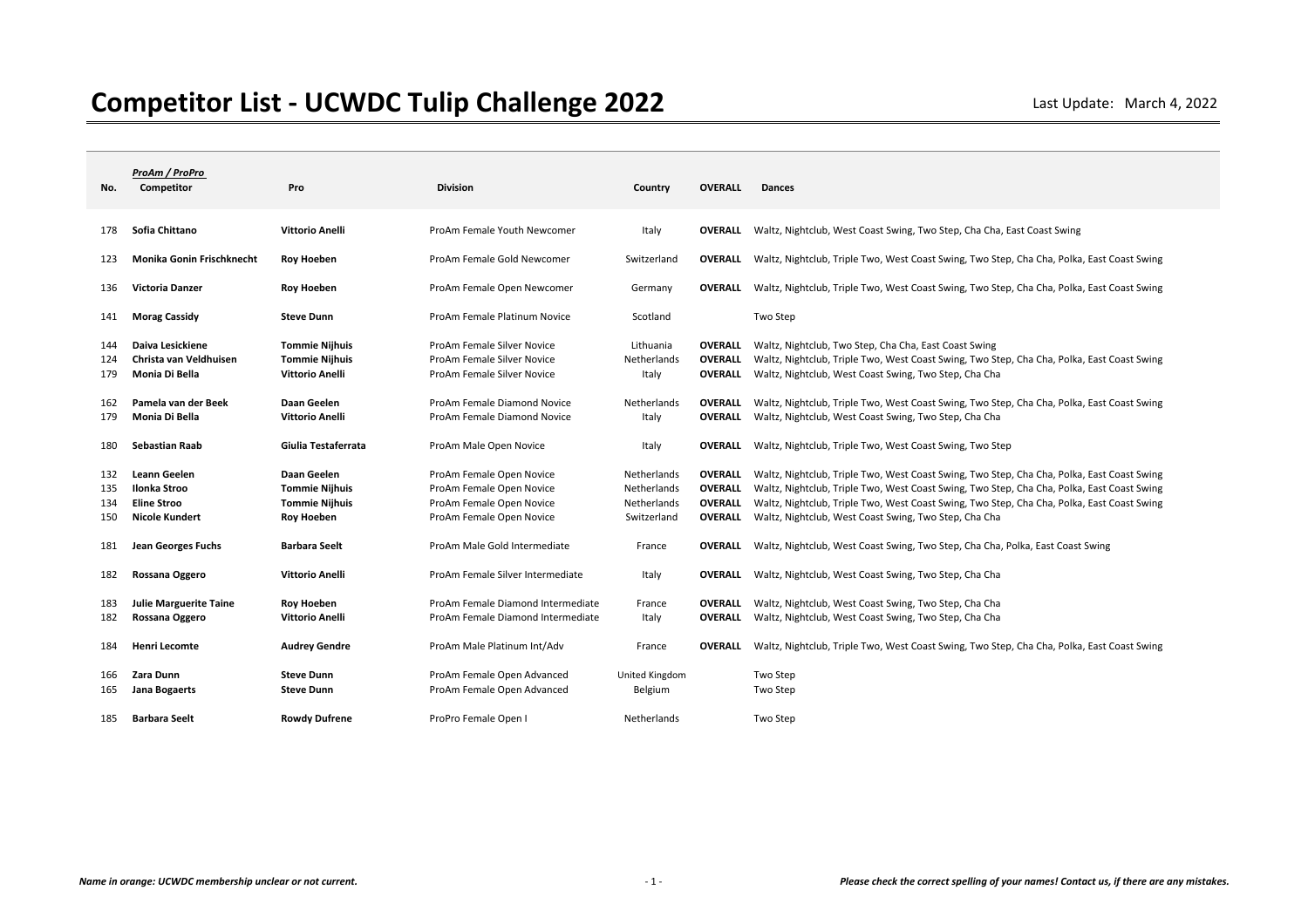| No.        | <b>Couple Dance</b><br><b>Competitor MALE</b> | <b>Competitor FEMALE</b>                       | <b>Division</b>         | Country               | <b>OVERALL</b>                   | <b>Dances</b>                                                                                                                                                            |
|------------|-----------------------------------------------|------------------------------------------------|-------------------------|-----------------------|----------------------------------|--------------------------------------------------------------------------------------------------------------------------------------------------------------------------|
| 167        | <b>Giacinto Fassio</b>                        | Rossana Oggero                                 | Silver II               | Italy                 |                                  | <b>OVERALL</b> Waltz, Nightclub, Triple Two, West Coast Swing, Two Step, Cha Cha, Polka                                                                                  |
| 167        | <b>Giacinto Fassio</b>                        | Rossana Oggero                                 | Diamond II              | Italy                 |                                  | <b>OVERALL</b> Waltz, Nightclub, Triple Two, West Coast Swing, Two Step, Cha Cha                                                                                         |
| 168<br>169 | <b>Steve Dunn</b><br><b>Vittorio Anelli</b>   | <b>Mallaurie Gysels</b><br>Giulia Testaferrata | Open I<br>Open I        | UK / Belgium<br>Italy | <b>OVERALL</b><br><b>OVERALL</b> | Waltz, Nightclub, Triple Two, West Coast Swing, Two Step, Cha Cha, Polka, East Coast Swing<br>Waltz, Nightclub, Triple Two, West Coast Swing, Two Step, East Coast Swing |
| No.        | <b>Line Dance Newcomer</b><br>Competitor      |                                                | <b>Division</b>         | Country               | <b>OVERALL</b>                   | <b>Dances</b>                                                                                                                                                            |
| 108        | Yuna Cruysberghs                              |                                                | Female Youth Newcomer   | Belgium               |                                  | <b>OVERALL</b> Pulse, Cuban, Street                                                                                                                                      |
| 109        | Veslava Juchevic                              |                                                | Female Gold Newcomer    | Lithuania             | <b>OVERALL</b>                   | Pulse, Cuban, Stage                                                                                                                                                      |
| 110        | <b>Brigitte Kelesidis</b>                     |                                                | Female Gold Newcomer    | Lithuania             | <b>OVERALL</b>                   | Pulse, Cuban, Stage                                                                                                                                                      |
| 111        | Ulrike Brackmann                              |                                                | Female Gold Newcomer    | Germany               | <b>OVERALL</b>                   | Pulse, Cuban, Stage                                                                                                                                                      |
| 112        | Asta Eidukeviciene                            |                                                | Female Silver Newcomer  | Lithuania             | <b>OVERALL</b>                   | Pulse, Cuban, Stage                                                                                                                                                      |
| 113        | <b>Barbara Ehrat</b>                          |                                                | Female Silver Newcomer  | Switzerland           | <b>OVERALL</b>                   | Pulse, Cuban, Stage                                                                                                                                                      |
| 114        | <b>Daniele Tepe</b>                           |                                                | Female Silver Newcomer  | Germany               | <b>OVERALL</b>                   | Pulse, Cuban, Stage                                                                                                                                                      |
| 115        | <b>Monika Araldi</b>                          |                                                | Female Silver Newcomer  | Switzerland           | <b>OVERALL</b>                   | Pulse, Cuban, Stage                                                                                                                                                      |
| 194        | <b>Susanne Urhahn</b>                         |                                                | Female Silver Newcomer  | Germany               |                                  | Pulse, Cuban                                                                                                                                                             |
| 117        | Inga Drobaviciene                             |                                                | Female Diamond Newcomer | Lithuania             | <b>OVERALL</b>                   | Pulse, Cuban, Stage                                                                                                                                                      |
| 118        | Aušra Dilinskienė                             |                                                | Female Diamond Newcomer | Lithuania             | <b>OVERALL</b>                   | Pulse, Cuban, Stage                                                                                                                                                      |
| 115        | Monika Araldi                                 |                                                | Female Diamond Newcomer | Switzerland           | <b>OVERALL</b>                   | Pulse, Cuban, Stage                                                                                                                                                      |
| 119        | <b>Swantje Weber</b>                          |                                                | Female Crystal Newcomer | Germany               |                                  | <b>OVERALL</b> Pulse, Cuban, Stage                                                                                                                                       |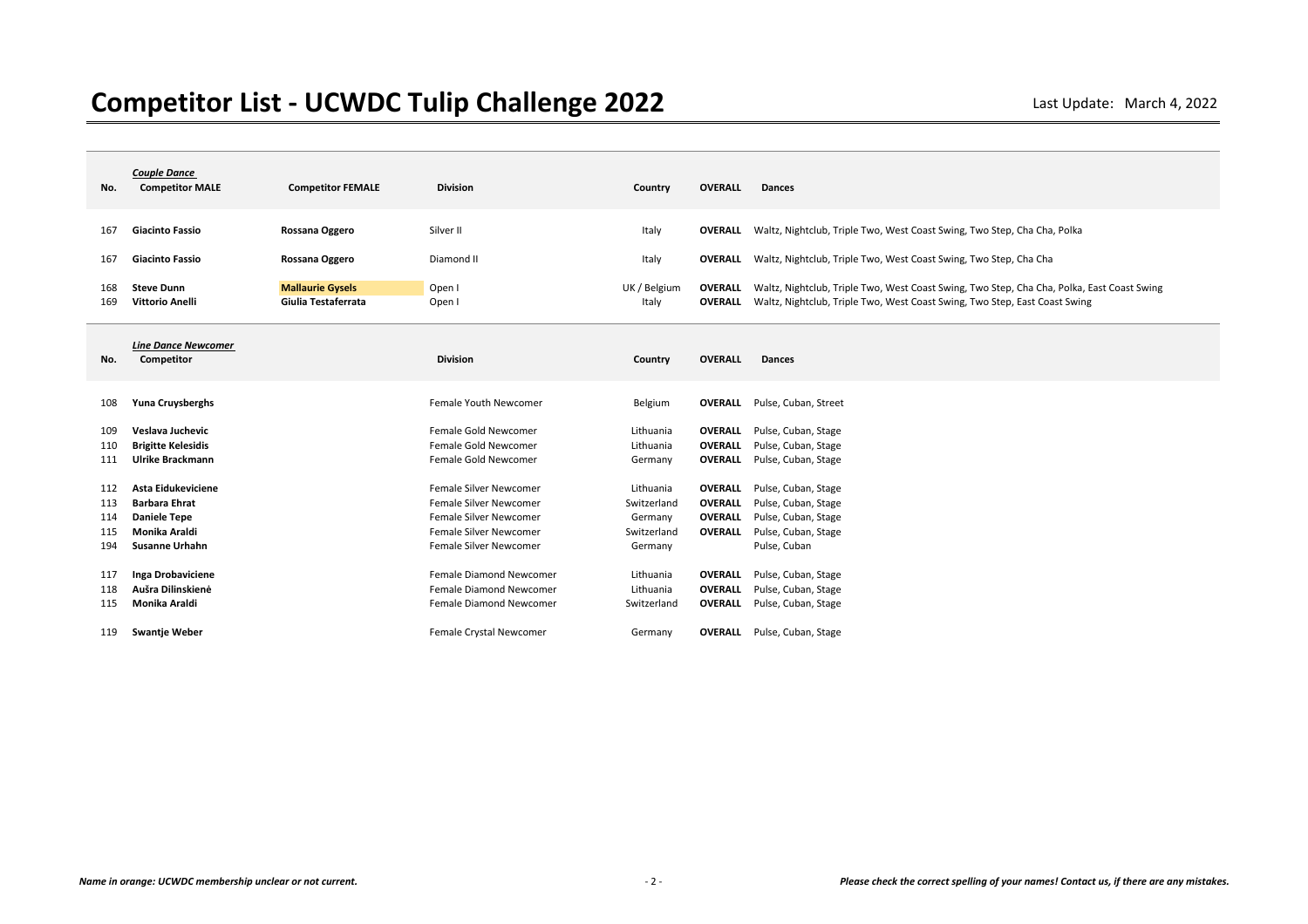|     | <b>Line Dance Novice</b>    |                              |             |                |                                   |
|-----|-----------------------------|------------------------------|-------------|----------------|-----------------------------------|
| No. | Competitor                  | <b>Division</b>              | Country     | <b>OVERALL</b> | <b>Dances</b>                     |
|     |                             |                              |             |                |                                   |
|     |                             |                              |             |                |                                   |
| 188 | <b>Ugne Pitrenaite</b>      | Female Teen Novice           | Lithuania   | <b>OVERALL</b> | Rise & Fall, Pulse, Cuban, Street |
| 189 | <b>Juste Zukauskaite</b>    | Female Teen Novice           | Lithuania   | <b>OVERALL</b> | Rise & Fall, Pulse, Cuban, Street |
| 190 | <b>Patricija Salmanovic</b> | Female Teen Novice           | Lithuania   | <b>OVERALL</b> | Rise & Fall, Pulse, Cuban, Street |
|     | Josh Buchholz               |                              |             |                |                                   |
| 120 |                             | Male Gold Novice             | Germany     | <b>OVERALL</b> | Rise & Fall, Pulse, Cuban, Stage  |
| 121 | <b>Gabriele Mantel</b>      | Female Gold Novice           | Germany     | <b>OVERALL</b> | Rise & Fall, Pulse, Cuban, Stage  |
| 122 | Claudia Stüwe-Paesch        | Female Gold Novice           | Germany     | OVERALL        | Rise & Fall, Pulse, Cuban, Stage  |
| 123 | Monika Gonin Frischknecht   | Female Gold Novice           | Switzerland | <b>OVERALL</b> | Rise & Fall, Pulse, Cuban, Stage  |
|     |                             |                              |             |                |                                   |
| 120 | <b>Josh Buchholz</b>        | Male Silver Novice           | Germany     | OVERALL        | Rise & Fall, Pulse, Cuban, Stage  |
|     |                             |                              |             |                |                                   |
| 124 | Christa van Veldhuisen      | <b>Female Silver Novice</b>  | Netherlands | <b>OVERALL</b> | Rise & Fall, Pulse, Cuban, Stage  |
| 125 | Gretha Schoonheim           | <b>Female Silver Novice</b>  | Netherlands | <b>OVERALL</b> | Rise & Fall, Pulse, Cuban, Stage  |
| 126 | <b>Pascale Oumaziz</b>      | <b>Female Silver Novice</b>  | Belgium     | OVERALL        | Rise & Fall, Pulse, Cuban, Stage  |
| 127 | Simona Breder               | <b>Female Silver Novice</b>  | Germany     | <b>OVERALL</b> | Rise & Fall, Pulse, Cuban, Stage  |
|     |                             |                              |             |                |                                   |
| 128 | Denise Schröder             | <b>Female Diamond Novice</b> | Germany     | <b>OVERALL</b> | Rise & Fall, Pulse, Cuban, Stage  |
| 129 | Cornelia Heidmeyer          | <b>Female Diamond Novice</b> | Germany     | <b>OVERALL</b> | Rise & Fall, Pulse, Cuban, Stage  |
| 130 | <b>Kelly Bogaerts</b>       | <b>Female Diamond Novice</b> | Belgium     | <b>OVERALL</b> | Rise & Fall, Pulse, Cuban, Stage  |
| 198 | Yvonne Rodomski             | <b>Female Diamond Novice</b> | Germany     | <b>OVERALL</b> | Rise & Fall, Pulse, Cuban, Stage  |
| 131 | <b>Gitana Zintikiene</b>    | Female Crystal Novice        | Lithuania   | <b>OVERALL</b> | Rise & Fall, Pulse, Cuban, Stage  |
|     |                             |                              |             |                |                                   |
| 132 | Leann Geelen                | Female Open Novice           | Netherlands | <b>OVERALL</b> | Rise & Fall, Pulse, Cuban, Street |
| 133 | Wietske Boersma             | Female Open Novice           | Netherlands | <b>OVERALL</b> | Rise & Fall, Pulse, Cuban, Street |
| 134 | <b>Eline Stroo</b>          | Female Open Novice           | Netherlands | <b>OVERALL</b> | Rise & Fall, Pulse, Cuban, Street |
| 135 | <b>Ilonka Stroo</b>         | Female Open Novice           | Netherlands | OVERALL        | Rise & Fall, Pulse, Cuban, Street |
| 136 | <b>Victoria Danzer</b>      | Female Open Novice           | Germany     | <b>OVERALL</b> | Rise & Fall, Pulse, Cuban, Street |
| 137 | <b>Amandine Billon</b>      | Female Open Novice           | Belgium     | OVERALL        | Rise & Fall, Pulse, Cuban, Street |
| 138 | <b>Kelly Emming</b>         | Female Open Novice           | Netherlands | <b>OVERALL</b> | Rise & Fall, Pulse, Cuban, Street |
| 139 | <b>Liza Snow</b>            | Female Open Novice           | Germany     | OVERALL        | Rise & Fall, Pulse, Cuban, Street |
| 191 | Julita Mozeiko              | Female Open Novice           | Lithuania   | <b>OVERALL</b> | Rise & Fall, Pulse, Cuban, Street |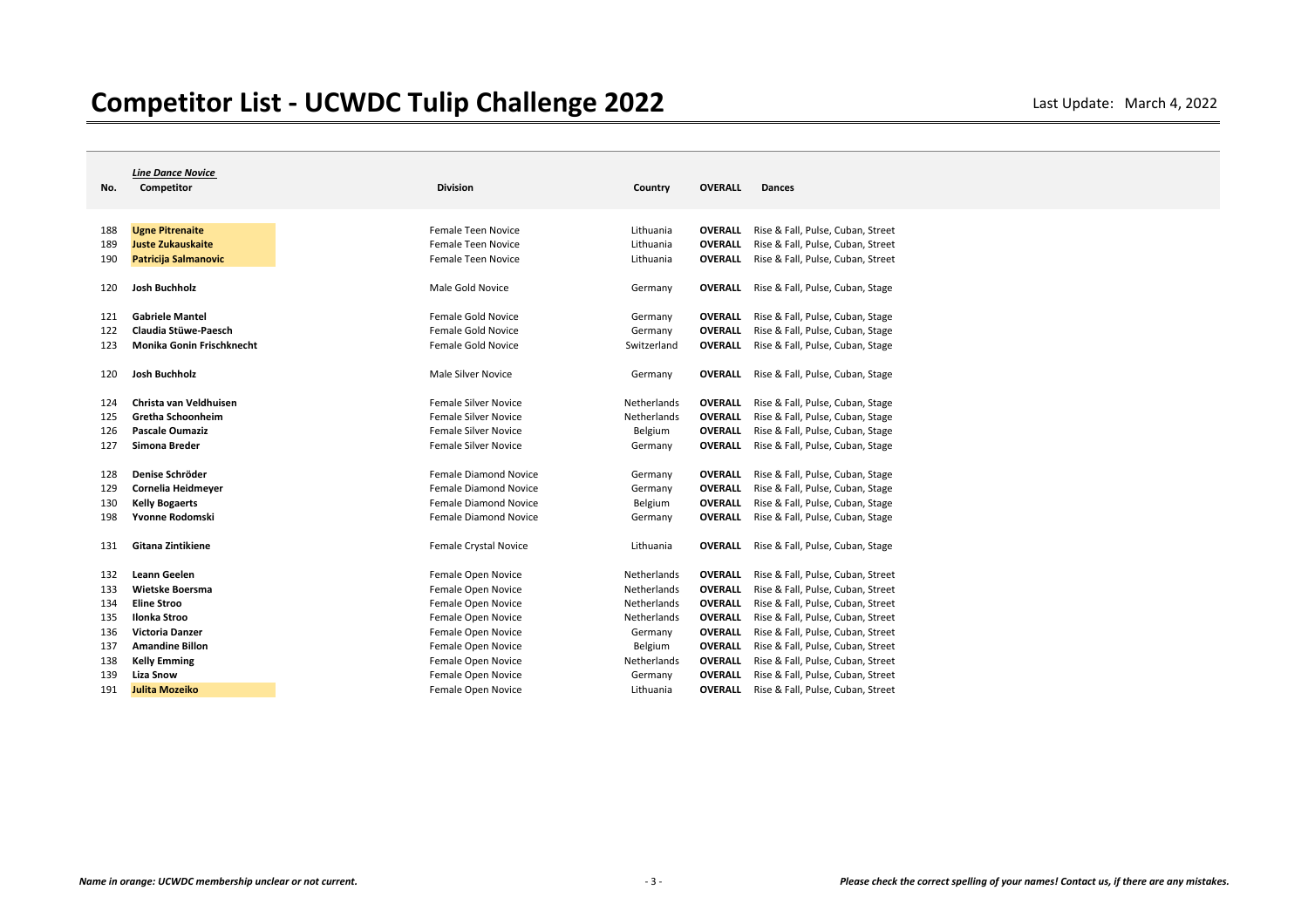| No.        | <b>Line Dance Intermediate</b><br>Competitor  | <b>Division</b>                                            | Country                  | <b>OVERALL</b>                   |                                                                                      |
|------------|-----------------------------------------------|------------------------------------------------------------|--------------------------|----------------------------------|--------------------------------------------------------------------------------------|
| 192        | Austeja Lukauskaite                           | Female Teen Intermediate                                   | Lithuania                | <b>OVERALL</b>                   | Rise & Fall, Pulse, Smooth, Cuban, Street                                            |
| 140        | <b>Steffen Hobe</b>                           | Male Gold Intermediate                                     | Germany                  | <b>OVERALL</b>                   | Rise & Fall, Pulse, Smooth, Cuban, Stage                                             |
| 141<br>142 | <b>Morag Cassidy</b><br><b>Tanya Cocural</b>  | Female Gold Intermediate<br>Female Gold Intermediate       | Scotland<br>Netherlands  | <b>OVERALL</b><br><b>OVERALL</b> | Rise & Fall, Pulse, Smooth, Cuban, Stage<br>Rise & Fall, Pulse, Smooth, Cuban, Stage |
| 143        | <b>Marion Vleugels</b>                        | Female Gold Intermediate                                   | France                   | <b>OVERALL</b>                   | Rise & Fall, Pulse, Smooth, Cuban, Stage                                             |
| 144<br>145 | Daiva Lesickiene<br>Ina Buchholz              | Female Silver Intermediate<br>Female Silver Intermediate   | Lithuania<br>Germany     | <b>OVERALL</b><br><b>OVERALL</b> | Rise & Fall, Pulse, Smooth, Cuban, Stage<br>Rise & Fall, Pulse, Smooth, Cuban, Stage |
| 146        | <b>Matthias Tromm</b>                         | Male Diamond Intermediate                                  | Germany                  | <b>OVERALL</b>                   | Rise & Fall, Pulse, Smooth, Cuban, Stage                                             |
| 147        | <b>Gladys Moulin</b>                          | Female Diamond Intermediate                                | France                   | <b>OVERALL</b>                   | Rise & Fall, Pulse, Smooth, Cuban, Stage                                             |
| 148<br>187 | Sabrina Beutel<br>Sandra Krause               | Female Crystal Intermediate<br>Female Crystal Intermediate | Germany<br>Germany       | <b>OVERALL</b><br><b>OVERALL</b> | Rise & Fall, Pulse, Smooth, Cuban, Stage<br>Rise & Fall, Pulse, Smooth, Cuban, Stage |
| 133<br>149 | Wietske Boersma<br><b>Daniele Guscio</b>      | Female Open Intermediate<br>Female Open Intermediate       | Netherlands<br>Lithuania | <b>OVERALL</b>                   | Rise & Fall, Pulse, Smooth, Cuban<br>Rise & Fall, Pulse, Smooth, Cuban, Street       |
| 150<br>197 | <b>Nicole Kundert</b><br><b>Melanie Minde</b> | Female Open Intermediate<br>Female Open Intermediate       | Switzerland<br>France    | <b>OVERALL</b>                   | Rise & Fall, Pulse, Smooth, Cuban, Street<br>Smooth                                  |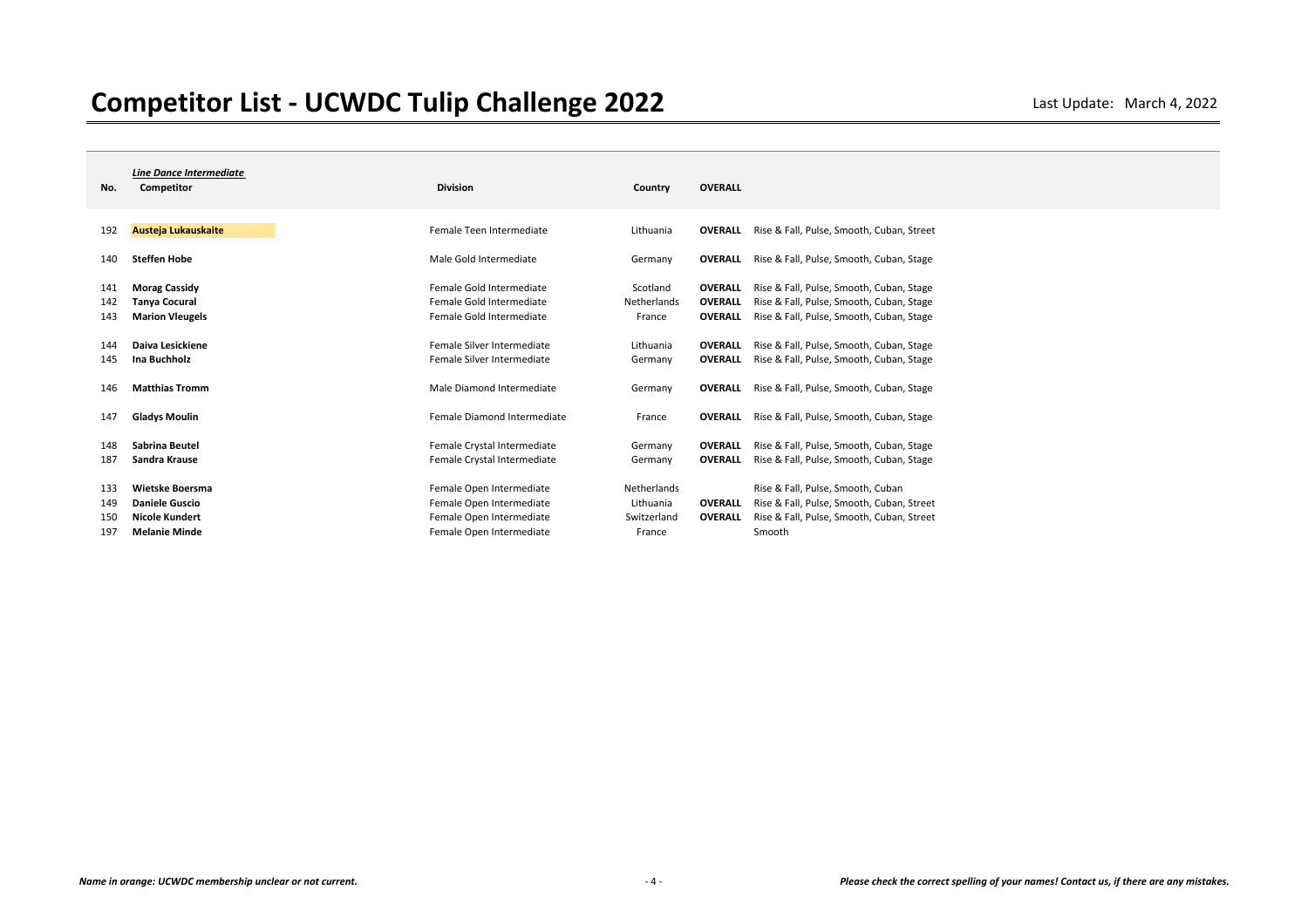| No.        | <b>Line Dance Advanced</b><br>Competitor       | <b>Division</b>                                | Country                       | <b>OVERALL</b>                   |                                                                                      |
|------------|------------------------------------------------|------------------------------------------------|-------------------------------|----------------------------------|--------------------------------------------------------------------------------------|
| 151        | <b>Ulrike Schulke</b>                          | Female Silver Advanced                         | Germany                       |                                  | <b>OVERALL</b> Rise & Fall, Pulse, Smooth, Cuban, Stage                              |
| 152        | <b>Steven Gosling</b>                          | Male Diamond Advanced                          | United Kingdom                |                                  | <b>OVERALL</b> Rise & Fall, Pulse, Smooth, Cuban, Stage                              |
| 154        | <b>Gintare Norvile</b>                         | Female Crystal Advanced                        | Lithuania                     | <b>OVERALL</b>                   | Rise & Fall, Pulse, Smooth, Cuban, Stage                                             |
| 155        | <b>Nicolas Degoy</b>                           | Male Open Advanced                             | France                        |                                  | Rise & Fall, Cuban                                                                   |
| 195        | <b>Jarno Lahey</b>                             | Male Open Advanced                             | Belgium                       |                                  | Rise & Fall, Cuban                                                                   |
| 156        | <b>Deborah Vleugels</b>                        | Female Open Advanced                           | Netherlands                   | <b>OVERALL</b>                   | Rise & Fall, Pulse, Smooth, Cuban, Street, Stage                                     |
| 158        | Gina Kargoscha                                 | Female Open Advanced                           | Germany                       | <b>OVERALL</b>                   | Rise & Fall, Pulse, Smooth, Cuban, Street, Stage                                     |
| 159        | Laura Natalia Ehrat                            | Female Open Advanced                           | Switzerland                   | <b>OVERALL</b>                   | Rise & Fall, Pulse, Smooth, Cuban, Street, Stage                                     |
|            |                                                |                                                |                               |                                  |                                                                                      |
| No.        | <b>Line Dance Showcase</b><br>Competitor       | <b>Division</b>                                | Country                       | <b>OVERALL</b>                   |                                                                                      |
|            |                                                |                                                |                               |                                  |                                                                                      |
| 160<br>152 | <b>Tommie Nijhuis</b><br><b>Steven Gosling</b> | Showcase Male Diamond<br>Showcase Male Diamond | Netherlands<br>United Kingdom | <b>OVERALL</b><br><b>OVERALL</b> | Rise & Fall, Pulse, Smooth, Cuban, Stage<br>Rise & Fall, Pulse, Smooth, Cuban, Stage |
| 151        | <b>Ulrike Schulke</b>                          | Showcase Female Diamond                        | Germany                       |                                  | Pulse, Smooth, Cuban, Stage                                                          |
| 162        | Pamela van der Beek                            | Showcase Female Diamond                        | Netherlands                   |                                  | Rise & Fall, Cuban, Stage                                                            |
| 155        | <b>Nicolas Degoy</b>                           | Showcase Male Open                             | France                        | <b>OVERALL</b>                   | Rise & Fall, Pulse, Smooth, Cuban, Street, Stage                                     |
| 156        | <b>Deborah Vleugels</b>                        | Showcase Female Open                           | Netherlands                   |                                  | Cuban, Street, Stage                                                                 |
| 158        | Gina Kargoscha                                 | Showcase Female Open                           | Germany                       | <b>OVERALL</b>                   | Rise & Fall, Pulse, Smooth, Cuban, Street, Stage                                     |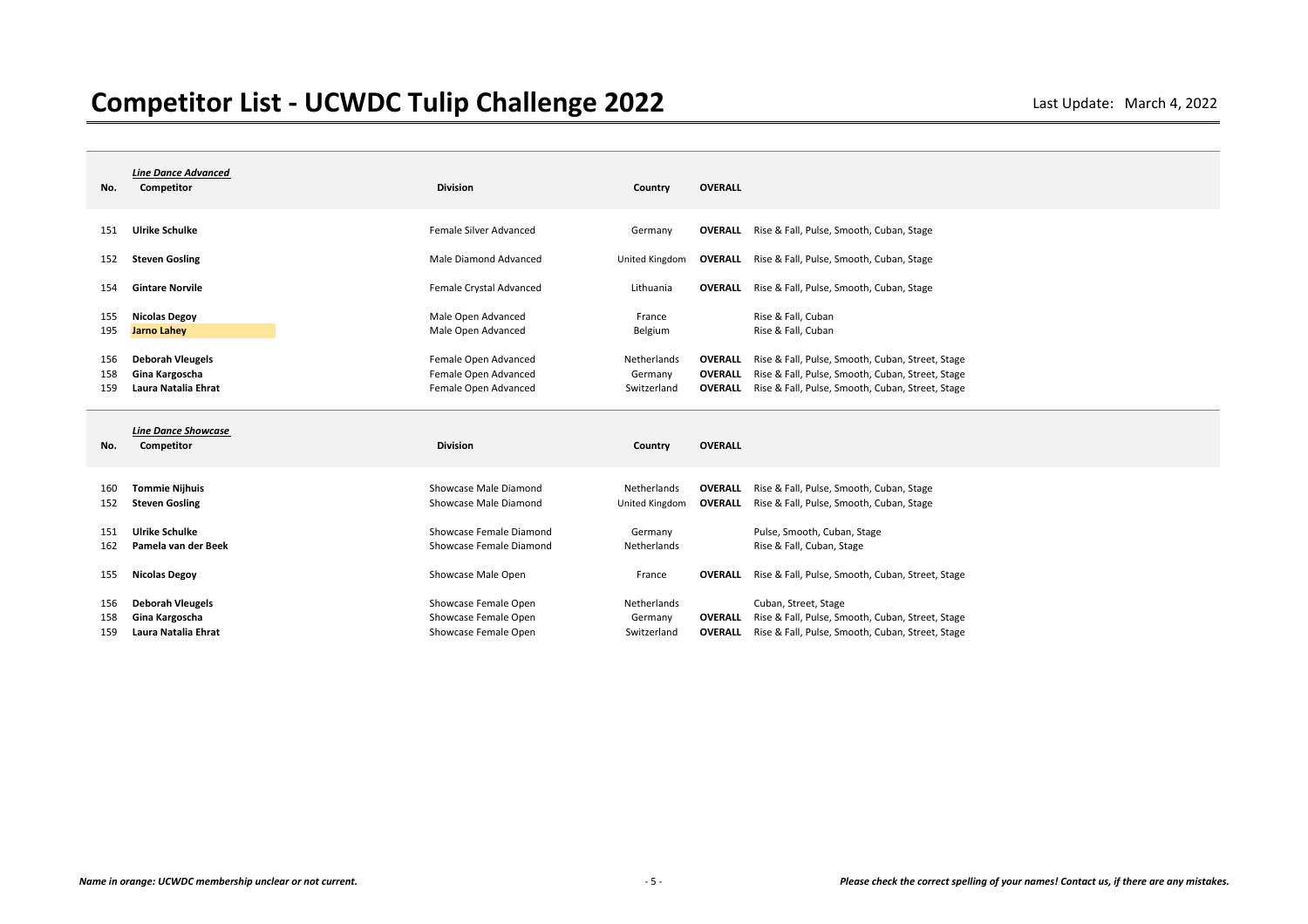| No.                      | Choreography<br>Competitor                                                           | <b>Division</b>                                                                          | Country                                    | Choreography                                                                           |
|--------------------------|--------------------------------------------------------------------------------------|------------------------------------------------------------------------------------------|--------------------------------------------|----------------------------------------------------------------------------------------|
| 172                      | <b>Tommie Nijhuis</b>                                                                | Country New/Nov                                                                          | Netherlands                                | Not This Time                                                                          |
| 174<br>175<br>193<br>199 | Josh Buchholz<br><b>Marica Friedrich</b><br>Gina Kargoscha<br><b>Gintare Norvile</b> | Non-Country New/Nov<br>Non-Country New/Nov<br>Non-Country New/Nov<br>Non-Country New/Nov | Germany<br>Germany<br>Germany<br>Lithuania | Colorado Swing<br>All I Need Is Your Love<br>A Contracorriente<br>Won't Let Go Bachata |
| 176                      | <b>Marica Friedrich</b>                                                              | Non-Country Int/Adv                                                                      | Germany                                    | Way It Is (I'm Sorry)                                                                  |
| 200                      | Gina Kargoscha                                                                       | Non-Country Int/Adv                                                                      | Germany                                    | The Devil                                                                              |
| 201                      | Denise LeJeune                                                                       | ABC                                                                                      | France                                     | Friends                                                                                |
|                          |                                                                                      |                                                                                          |                                            |                                                                                        |
| No.                      | <b>Teams</b><br>Team                                                                 | <b>Division</b>                                                                          | Country                                    |                                                                                        |
| 171<br>172               | <b>Team Crazy Ladies</b><br><b>Team L-Dance</b>                                      | Line Dance Open<br>Line Dance Open                                                       | Germany<br>Lithuania                       |                                                                                        |
| No.                      | <b>Line STAR Division</b><br>Competitor                                              | <b>Division</b>                                                                          | <b>OVERALL</b><br>Country                  | <b>Dances</b>                                                                          |